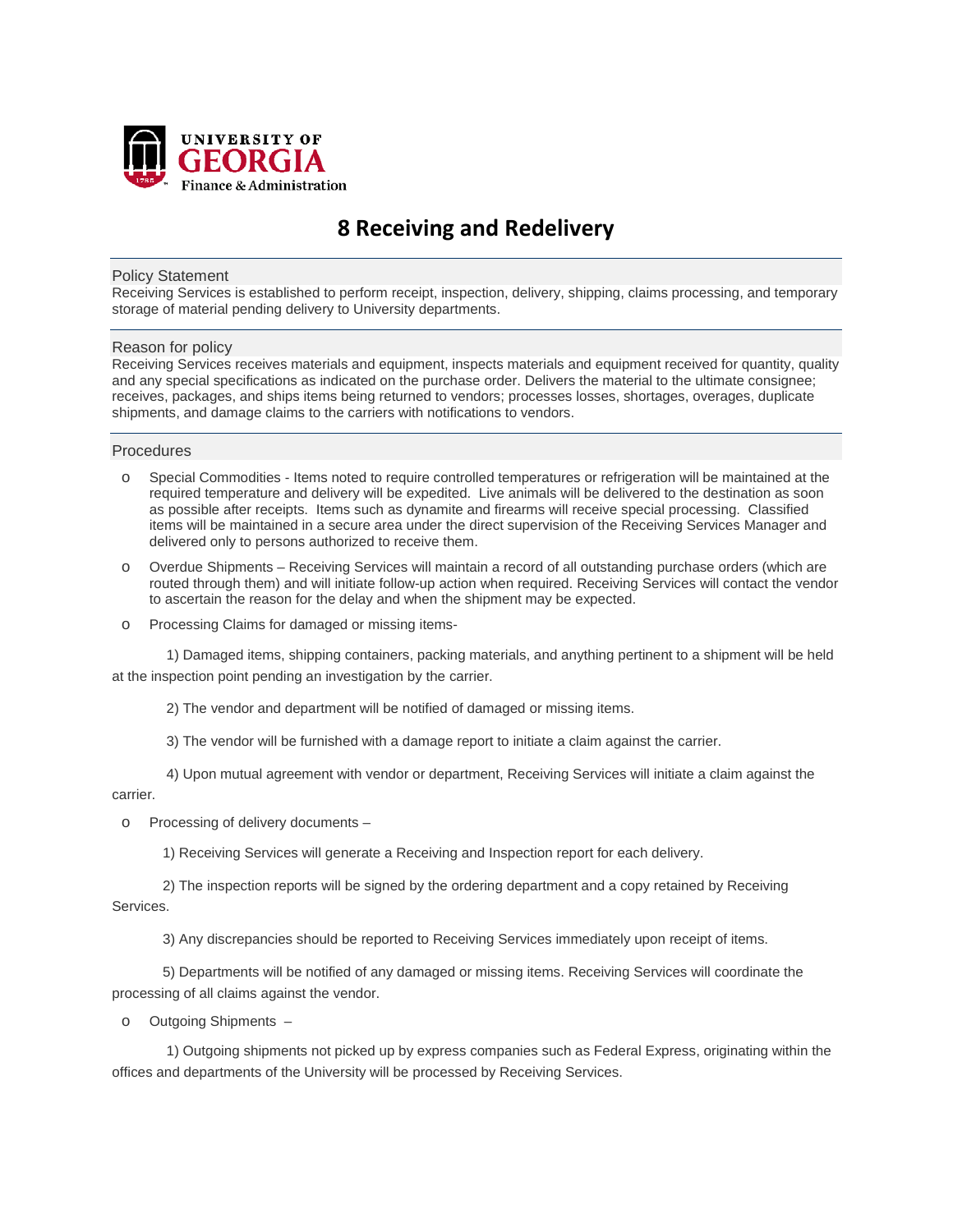2) Materials being shipped may be delivered to Receiving Services by the department, or will be picked up upon request.

3) No hazardous materials may be shipped by Receiving Services.

4) All outgoing shipments must be accompanied by the original ["Material](https://busfin3.busfin.uga.edu/administrative/material_return_slip_login.cfm) Return Slip" along with copies of

letters, invoices, and any documents which should accompany the shipment. The department should retain a copy of the Material Return Slip. All documentation should remain with the shipment and should not be forwarded separately to Receiving Services.

o Outgoing Shipments Routing - Receiving Services will determine the mode of transportation to be used unless otherwise indicated by the department originating the shipment in the ["Material](https://busfin3.busfin.uga.edu/administrative/material_return_slip_login.cfm) Return Slip." Shipping Charges - After the shipment has been processed and all charges are known, this information will be indicated on the ["Material](https://busfin3.busfin.uga.edu/administrative/material_return_slip_login.cfm) Return Slip." A copy of the confirmation of shipment will be returned to the department. Receiving Services will charge departments shipping charges monthly.

#### Forms/Instructions [Material](https://busfin3.busfin.uga.edu/administrative/material_return_slip_login.cfm) Return Slip

Additional contacts

- o Dwayne Weaver
- o Phone Number: 706-425-3263

## **Responsibilities**

- o Responsible University Senior Administrator: Vice President for Finance & Administration
- o Responsible University Administrator: Associate Vice President for Finance Division
- o Policy Owner: Administrative Services
- o Policy Contact: Dwayne Weaver
- o Phone Number: 706-425-3263

#### Record Retention

This series documents the receipt of equipment, supplies, other items and services from vendors. The series includes: packing slips, shipping and container lists; and bills of lading.

Record Copy: Receiving Services

Retention: 5 years, BOR [0472-01-013](http://www.usg.edu/records_management/schedules/usg_search/0e045c66cba1494982211be8bbd756eb/)

Policy Appendices Central Research Stores Campus Scientific Stores Commercial suppliers Delivery points outside Clarke County, Georgia Food Services Georgia Center for Continuing Education Instrument Shop Library NEGA Police Academy Performance Assessment Lab Physical Plant Poultry Science Feed Mill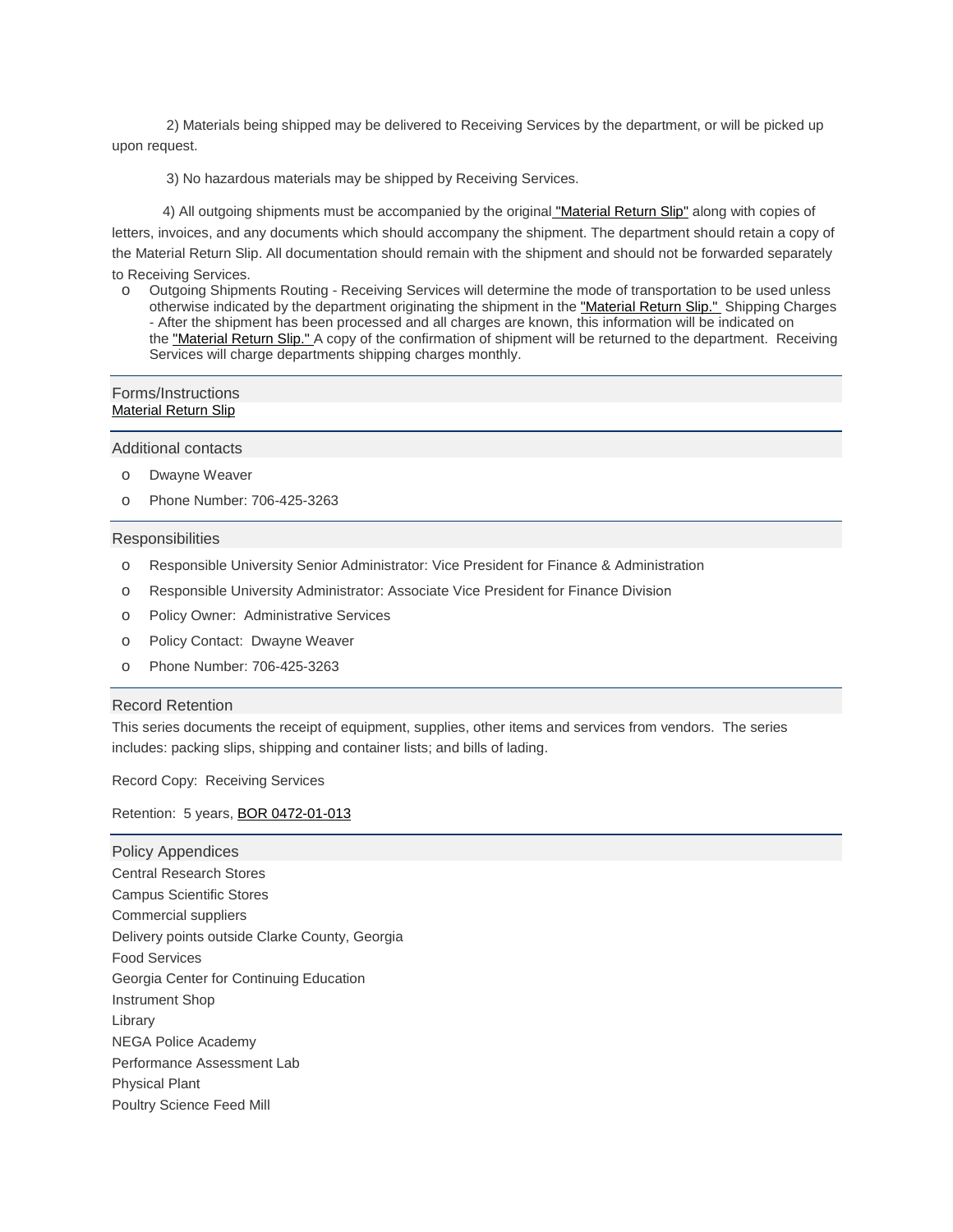University Bookstore (Follett) University Health Center

In addition to the departments excepted above, the following categories of orders are excluded from Receiving Services procedures:

Advance pay request (including orders to the U.S. Printing Office, Superintendent of Documents) Art objects or art work Cash-on-delivery orders (C.O.D. Purchases) Deliver and install requests including furniture and leased photocopy machines (if setup and/or startup is included) Diplomas Ethyl alcohol Field crops, unprocessed Gas cylinders Gravity-fed materials (such as gasoline and fuel oil or any other bulk items which are unpacked) Indefinite blanket orders Items authorized for check request payment procedures Items ordered from the University Bookstore Livestock (lab animals do go through Receiving Services unless otherwise requested by department and special approval is granted) Maintenance parts installed by repairmen Narcotics, or other drugs for which governmental regulations require direct delivery to a registered pharmacist Orders specifying delivery only upon user's request Orders to be picked up from supplier Radioactive materials Reprints and page charges Rigid items longer than 15 feet, such as lengths of iron or steel Services **Subscriptions** Testing materials Truckload or rail carload shipments **Typesetting** Hazardous Chemicals

# FAQs

## **Where is Receiving Services located?**

Receiving Services is located at 4435 Atlanta Highway, Athens, Georgia 30606

## o I**f I order an item with the UGA P-card that is delivered via a freight line, how do I route the items through Receiving Services?**

Contact Receiving Services at 706-425-3263 to notify us of your upcoming delivery.

## o **Do you pack items to be returned?**

Receiving Services will package items to be returned for a small fee. This fee covers the cost of the materials (i.e., bubble wrap, boxes, peanuts, etc.) used in packaging your items.

## o **How do I ship an item back to a vendor?**

Once you have contacted the vendor and have a return authorization code, fill out the [Material](https://busfin3.busfin.uga.edu/administrative/material_return_slip_login.cfm) Return Slip. Call Receiving Services on completion of the Material Return Slip and Receiving Services will pick up the item and return